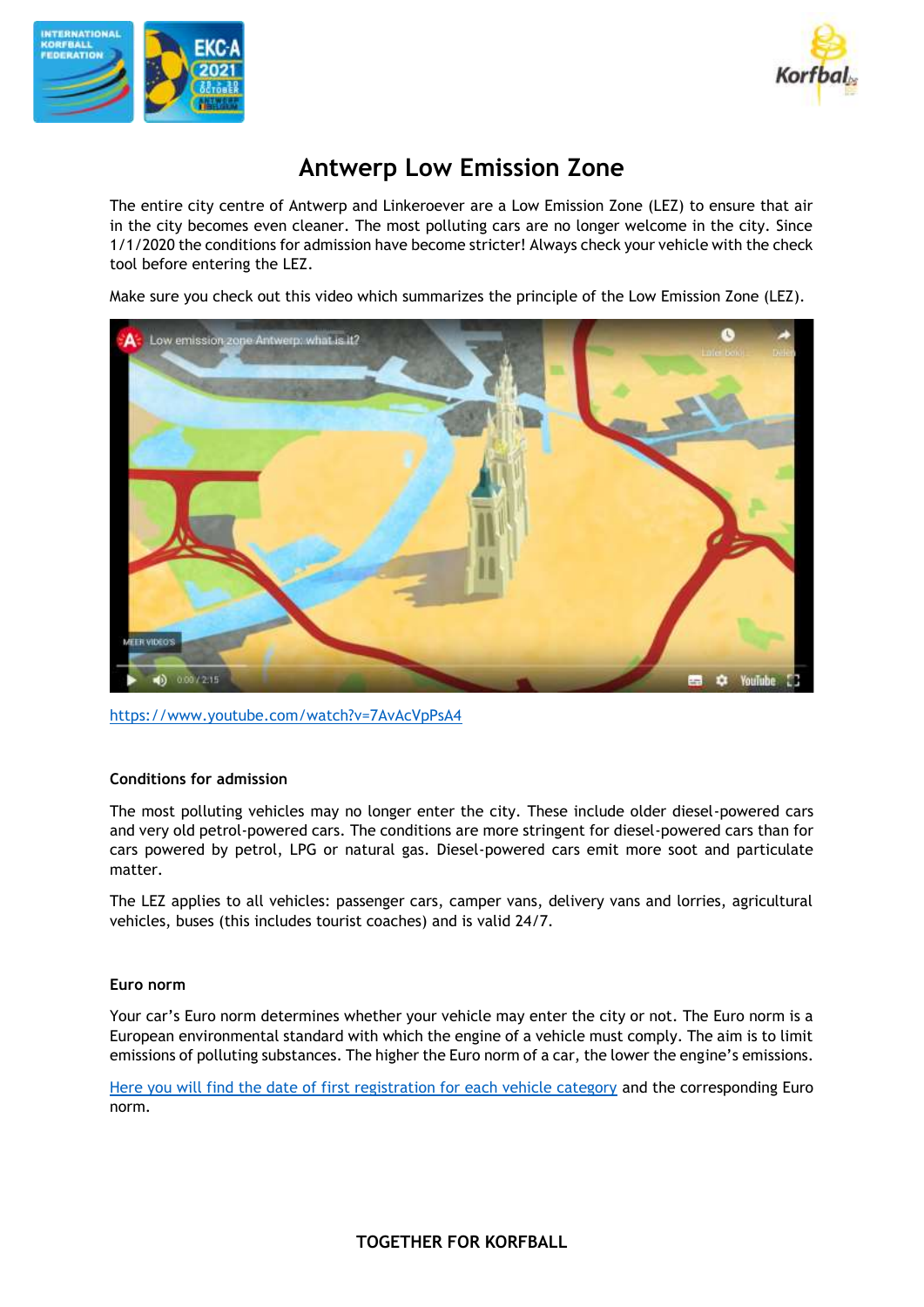



| <u>UVCI VICW OF LIIC CUID CHIISSION SLUINUIUS HOIN EULO ONWULUS</u> |                                             |                                 |
|---------------------------------------------------------------------|---------------------------------------------|---------------------------------|
| Euronorm.                                                           | Diesel                                      | Petrol, natural Gas, LPG        |
| Euro 6/VI                                                           | Admitted                                    | Admitted                        |
| Euro 5/V*                                                           | Admitted                                    | Admitted                        |
| Euro 4/IV                                                           | Admitted after payment                      | Admitted                        |
| Euro 3/III with particulate filter                                  | Admitted with an LEZ day pass**             | <b>Admitted</b>                 |
| Euro 3/III without particulate filter                               | Admitted with an LEZ day pass <sup>**</sup> | Admitted                        |
| Euro 2/II                                                           | Admitted with an LEZ day pass**             | Admitted                        |
| Euro 1/1                                                            | Admitted with an LEZ day pass**             | Admitted with an LEZ day pass** |
| Before the Euro norms                                               | Admitted with an LEZ day pass**             | Admitted with an LEZ day pass** |

Querview of the euro emission standards from 2020 onwards

# \* For trucks over 3,5 tons the EEV (Enhanced Environmentally friendly Vehicle) is used. This EEV is equivalent to Euro norm 5/V.

\*\* Maximum 8 times a year. Check sna.be/LEZ for possible exceptions.

# **Always check whether your vehicle is admitted**

Take the [online test](https://lez.antwerpen.be/?Taal=EN) to be sure that your vehicle is admitted to the LEZ. You will thus avoid being fined.

With this test, you can check if all the required data of your vehicle are present in the LEZ-database. The city of Antwerp and the Vehicle Registration Department (DIV) only have the information mentioned on your car registration certificate. Please check carefully whether you need to register your vehicle (e.g. when the euro norm of your vehicle is higher than the euro norm listed in the LEZ database).

# **These vehicles may enter the LEZ until 31 December 2024**

#### Automatically

These cars may always enter the LEZ if they have a Belgian or Dutch number plate. Is your car on this list? Then you don't need to do anything, your car may automatically enter the city.

- cars powered by petrol, LPG or natural gas with Euro norm 2, 3, 4, 5 and 6
- diesel-powered cars with Euro norm 5 and 6
- electric cars
- hydrogen cars
- Plug in hybrid cars emitting less than 50g/km. For plug in hybrid cars emitting 50 g/km or more, the Euro norm determines whether your car may enter the LEZ or not.
- certain specific professional vehicles.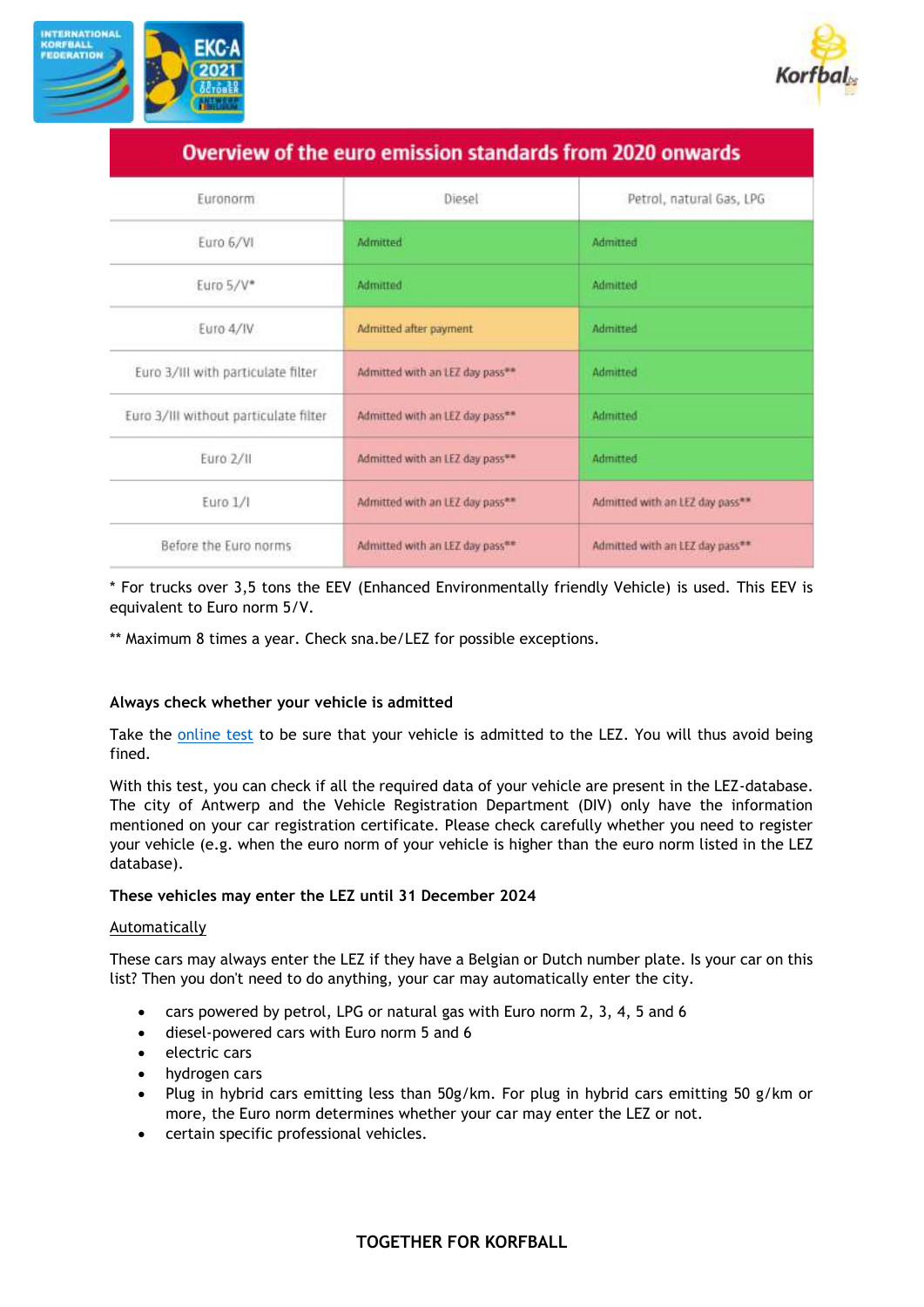



### After registration

- all the cars in the above list with a foreign number plate (exception; Dutch number plates)
- cars for transporting disabled persons with a special parking permit and with an adapted car
- cars for transporting disabled persones with a special parking permit and who are entitled to an increased health care allowance
- vehicles for the transport of persons with disabilities that are fitted with a wheelchair system
- vehicles with a higher Euro norm than the one listed in the LEZ database
- agricultural vehicles with an output of max. 130 kW

You must register your vehicle no later than the day after you entered the LEZ. After registration your vehicle may enter the LEZ for free until the last day of the registration. This last day is determined by the type of registration and/or the euro norm. You can register your car online.

#### After payment

- diesel cars with Euro norm 4
- cars older than 40 years
- some professional diesel-powered vehicles with Euro norm 3 or 4

You must apply for and pay for admission no later than one day after entering the LEZ. You can pay for a one week, one month, four months or one year. The tariffs are different for passenger vehicles and trucks.